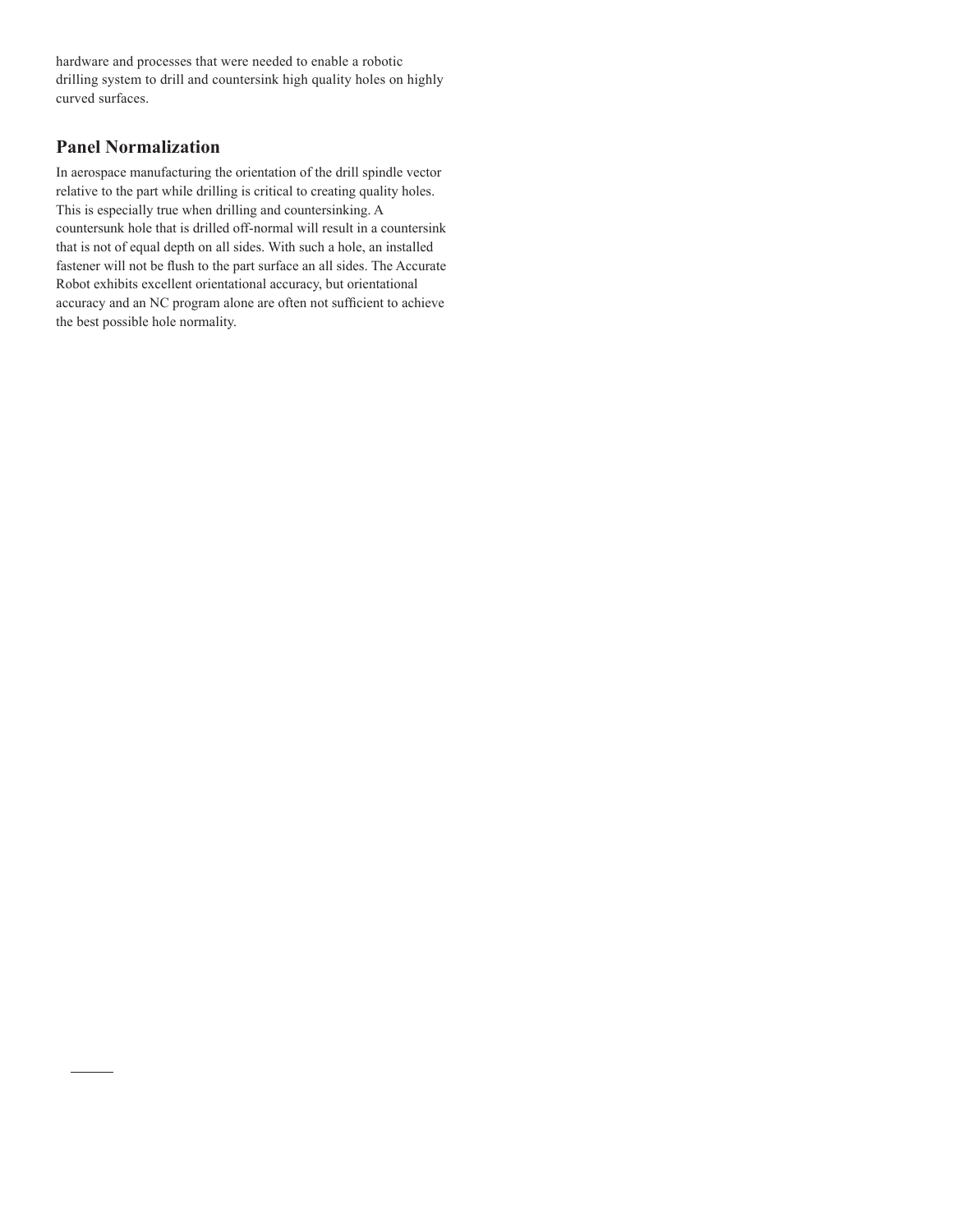

Figure 5. Fastener head protrusion caused by off-normal drilling and countersinking. Shown are 3/16″ flat head fasteners on a curved panel with 45mm bend radius.

# **Four Point Lander**

A compliant contact pad with a widely-spaced four point lander as opposed to a flat contact surface allows for a wide base of contact with a highly curved part. The four point lander, as shown in [Figure](#page-2-0)  [6](#page-2-0), prevents wobbling or cocking of the compliant lander and allows normalization even on curved surfaces. While the four point lander solves one issue it also creates a significant problem. When the four point lander is clamped up to surfaces of various different radii of curvature, the contact pad does not have a consistent gage length relative to the part surface. In this case a lengthy panel touch-off procedure is required to establish panel position, which must be known in order to drill countersinks to an accurate depth.



<span id="page-2-0"></span>Figure 6. A four point lander prevents wobbling of compliant lander but induces uncertainty in panel position. Dimensions in mm.

# **Actuated Four Point Lander**

To solve the problem of unknown panel position presented by a four point lander, an actuated four point lander was developed. The actuated lander has four spherical pads and enshrouds a rigid base contact surface. Compressed air is used to extend the actuated lander so the spherical pads are proud of the base contact surface.



Figure 7. Actuated four point lander.



Figure 7. Compressed air is used to extend the spherical pads forward of the base contact surface. The actuated lander is shown in the retracted position, upper, and extended position, lower.